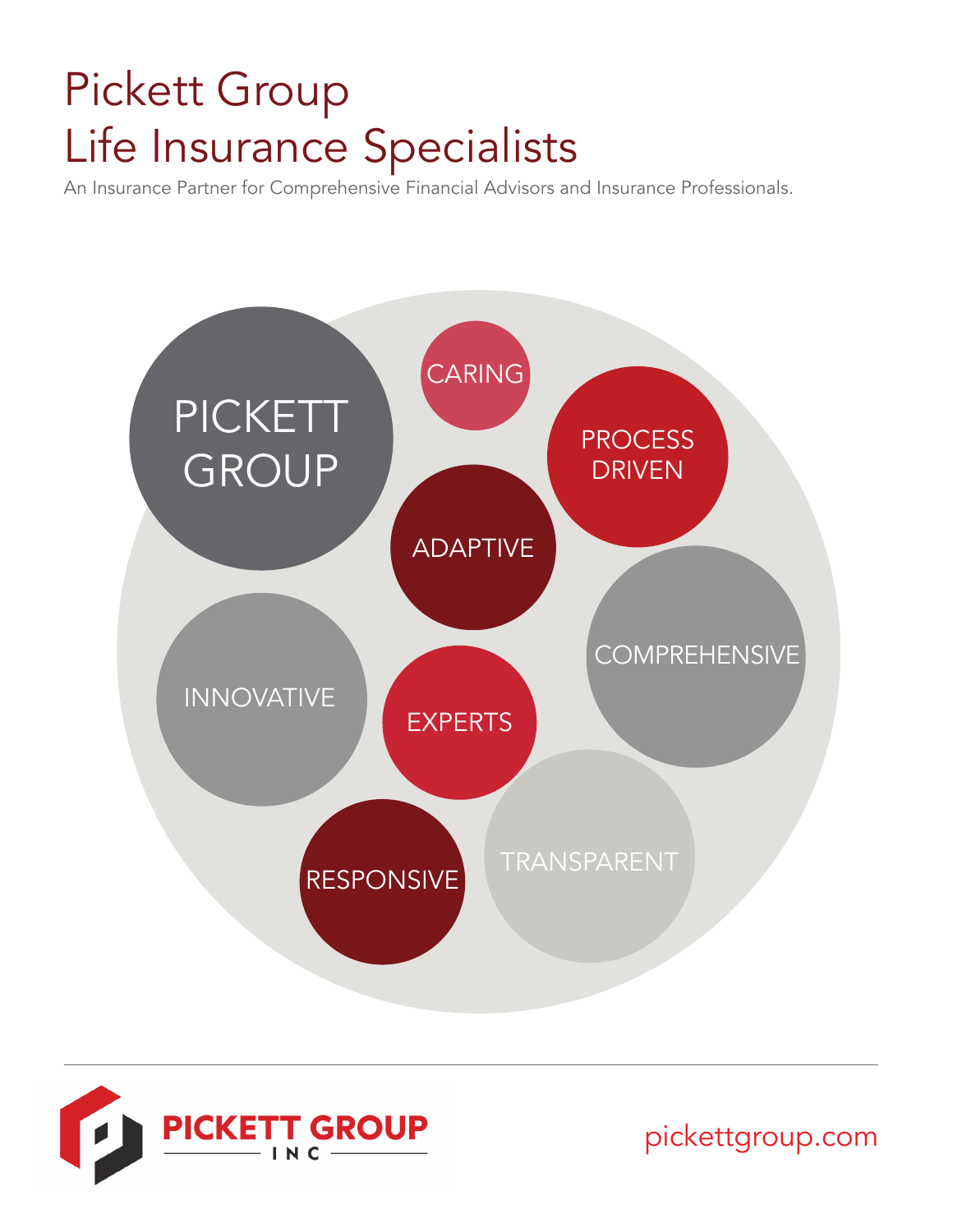# A Proactive Business Solution

You are our business. Your time is valuable and we understand that a good partner needs to bring more than just products and ideas. Therefore, we take seriously our commitment to making a difference in your business. Our goal is to be your high-end strategic insurance partner that provides professional service and solutions. We have proven processes that allow us to be a proactive solution that seamlessly integrates into your advisory practice.

# Simplifying the Complicated

Our philosophy is simple. When we deliver on our commitment of providing proactive communication, regular education, and being great at follow through, then everything else falls into place. We simplify the complicated by being a hands-on partner. A hands-on partner that focuses on getting to know you and your business and then showing you how we will integrate into your business. You will see it as simple, transparent and efficient.

#### Our Partnership Process

We focus on understanding your business so we can seamlessly integrate into your workflow. We dedicate our time to proactive, hands-on and regular communication that nurtures our partnership and delivers on our commitment to creating a favorable and more comprehensive experience for your clients.



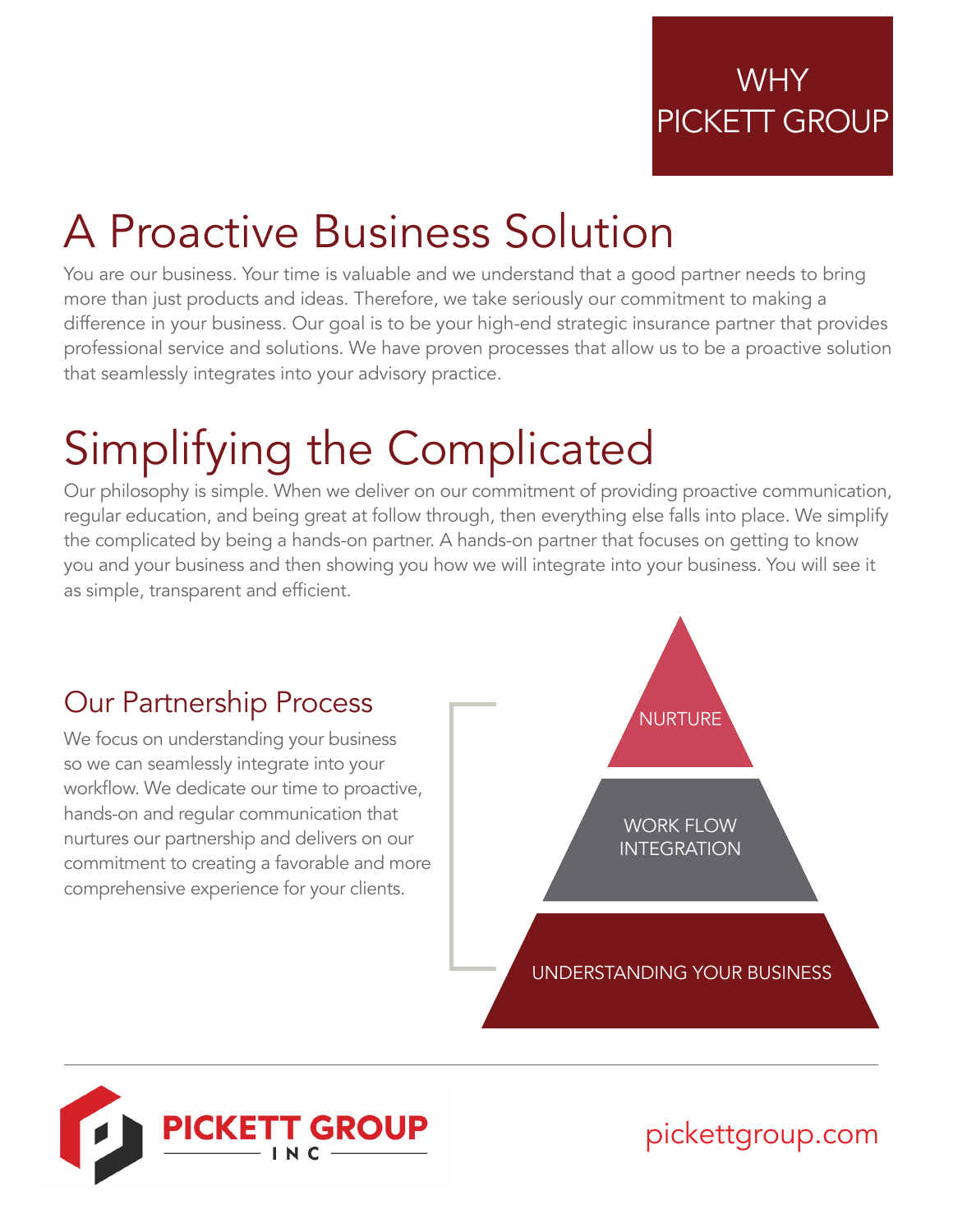### WHAT WE DO